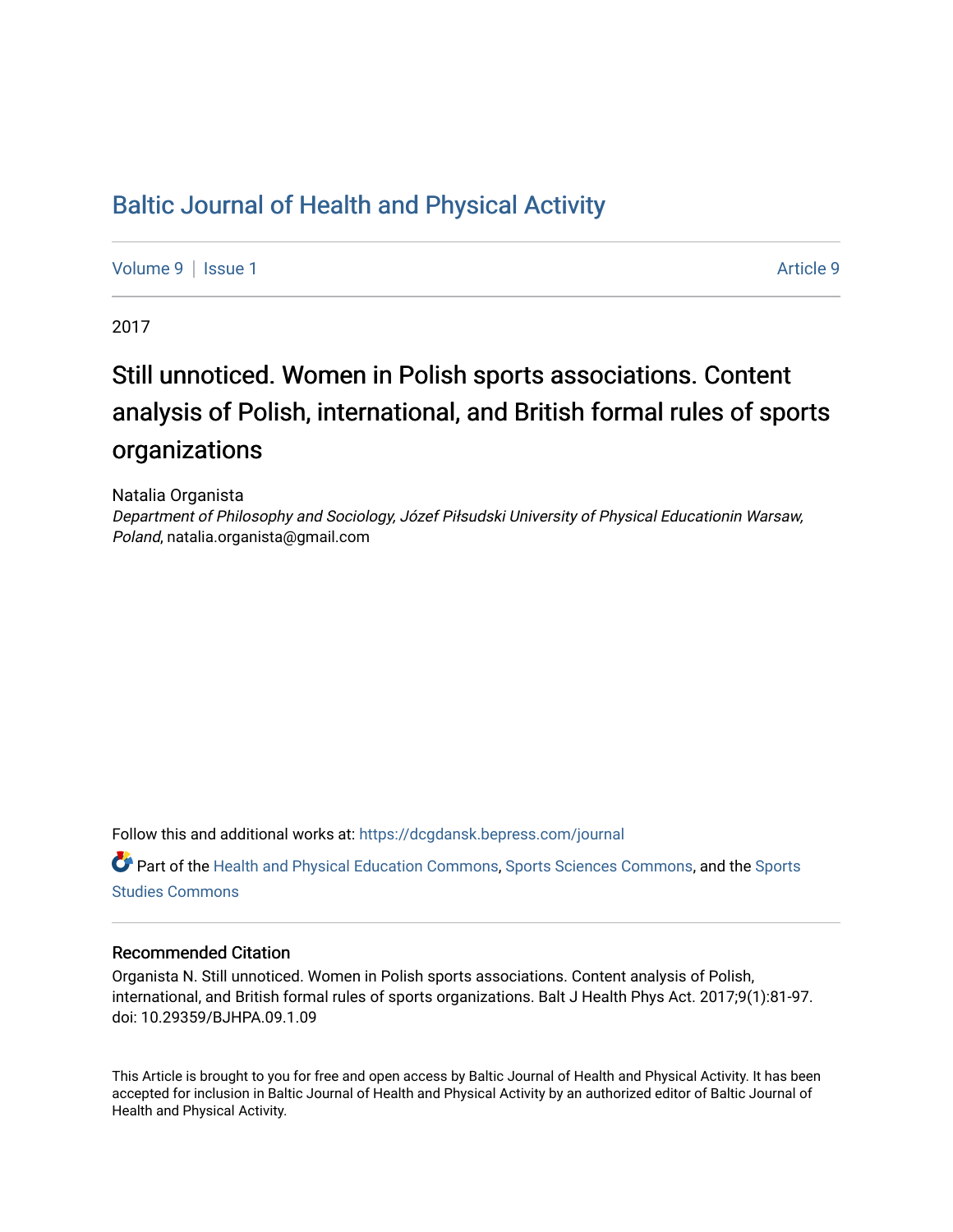**Authors' Contribution:**

- **A** Study Design
- **B** Data Collection
- **C** Statistical Analysis
- **D** Data Interpretation
- **E** Manuscript Preparation **F** Literature Search
- **G** Funds Collection

L

## **Still unnoticed. Women in Polish sports associations. Content analysis of Polish, international, and British formal rules of sports organizations**

#### **Natalia Organista**

Department of Philosophy and Sociology, Józef Piłsudski University of Physical Education in Warsaw, Poland

| abstract                |                                                                                                                                                                                                                                                                                                                                                                                                      |  |  |  |  |
|-------------------------|------------------------------------------------------------------------------------------------------------------------------------------------------------------------------------------------------------------------------------------------------------------------------------------------------------------------------------------------------------------------------------------------------|--|--|--|--|
| <b>Background</b>       | From a critical paradigm point of view sport has been a sexist institution. Despite the<br>women empowerment in sport they are still trivialized and marginalized. Research also<br>shows that sport organizations may be exceptionally opposed to women, valuing hegemo<br>nic masculinity.                                                                                                         |  |  |  |  |
| <b>Material/Methods</b> | Therefore, the aim of this article is to check whether gender inequalities occur in Polish<br>sports organizations and what the scale of those inequalities is in comparison to international<br>and British organizations. Content analysis was used to examine official documents of<br>organizations. The sample consists of seventeen Polish, international and British sports<br>organizations. |  |  |  |  |
| <b>Results</b>          | The content analysis indicates that international and British organizations place more<br>pressure on preventing discrimination by using appropriate provisions in the statutes,<br>reserving places for women in committees or paying attention to the language used in<br>documents.                                                                                                               |  |  |  |  |
| <b>Conclusions</b>      | The findings revealed that Polish sports organizations do not implement the strategy to<br>reduce the degree of discrimination due to gender. They remain blind to issues connected<br>with gender.                                                                                                                                                                                                  |  |  |  |  |
| Key words               | sport organizations, gender, content analysis, Polish, British, international sport<br>organizations                                                                                                                                                                                                                                                                                                 |  |  |  |  |

| article details              |                                                                                                                                                                                                                                                                                                                                                                                                                                                                                                                                                                                                                                                                                                                                                                                                      |
|------------------------------|------------------------------------------------------------------------------------------------------------------------------------------------------------------------------------------------------------------------------------------------------------------------------------------------------------------------------------------------------------------------------------------------------------------------------------------------------------------------------------------------------------------------------------------------------------------------------------------------------------------------------------------------------------------------------------------------------------------------------------------------------------------------------------------------------|
| <b>Article statistics</b>    | Word count: 6,809; Tables: 3; Figures: 0; References: 28                                                                                                                                                                                                                                                                                                                                                                                                                                                                                                                                                                                                                                                                                                                                             |
|                              | Received: January 2016; Accepted: December 2016; Published: March 2017                                                                                                                                                                                                                                                                                                                                                                                                                                                                                                                                                                                                                                                                                                                               |
| <b>Full-text PDF:</b>        | http://www.balticsportscience.com                                                                                                                                                                                                                                                                                                                                                                                                                                                                                                                                                                                                                                                                                                                                                                    |
| Copyright                    | © Gdansk University of Physical Education and Sport, Poland                                                                                                                                                                                                                                                                                                                                                                                                                                                                                                                                                                                                                                                                                                                                          |
| Indexation:                  | AGRO, Celdes, CNKI Scholar (China National Knowledge Infrastructure), CNPIEC, De Gruyter - IBR (International<br>Bibliography of Reviews of Scholarly Literature in the Humanities and Social Sciences), De Gruyter - IBZ<br>(International Bibliography of Periodical Literature in the Humanities and Social Sciences), DOAJ, EBSCO - Central<br>& Eastern European Academic Source, EBSCO - SPORTDiscus, EBSCO Discovery Service, Google Scholar, Index<br>Copernicus, J-Gate, Naviga (Softweco, Primo Central (ExLibris), ProQuest - Family Health, ProQuest - Health &<br>Medical Complete, ProQuest - Illustrata: Health Sciences, ProQuest - Nursing & Allied Health Source, Summon<br>(Serials Solutions/ProQuest, TDOne (TDNet), Ulrich's Periodicals Directory/ulrichsweb, WorldCat (OCLC) |
| <b>Funding:</b>              | This research received no specific grant from any funding agency in the public, commercial, or not-for-profit<br>sectors.                                                                                                                                                                                                                                                                                                                                                                                                                                                                                                                                                                                                                                                                            |
| <b>Conflict of interest:</b> | Author has declared that no competing interest exists.                                                                                                                                                                                                                                                                                                                                                                                                                                                                                                                                                                                                                                                                                                                                               |
| Corresponding author:        | Dr. Natalia Organista, University of Physical Education Warsawa - Department of Philosophy and Sociology,<br>Marymoncka 34, Warszawa 00-968, Poland; e-mail: natalia.organista@gmail.com                                                                                                                                                                                                                                                                                                                                                                                                                                                                                                                                                                                                             |
| <b>Open Access License:</b>  | This is an open access article distributed under the terms of the Creative Commons Attribution-Non-commercial<br>4.0 International (http://creativecommons.org/licenses/by-nc/4.0/), which permits use, distribution, and<br>reproduction in any medium, provided the original work is properly cited, the use is non-commercial and is<br>otherwise in compliance with the license.                                                                                                                                                                                                                                                                                                                                                                                                                 |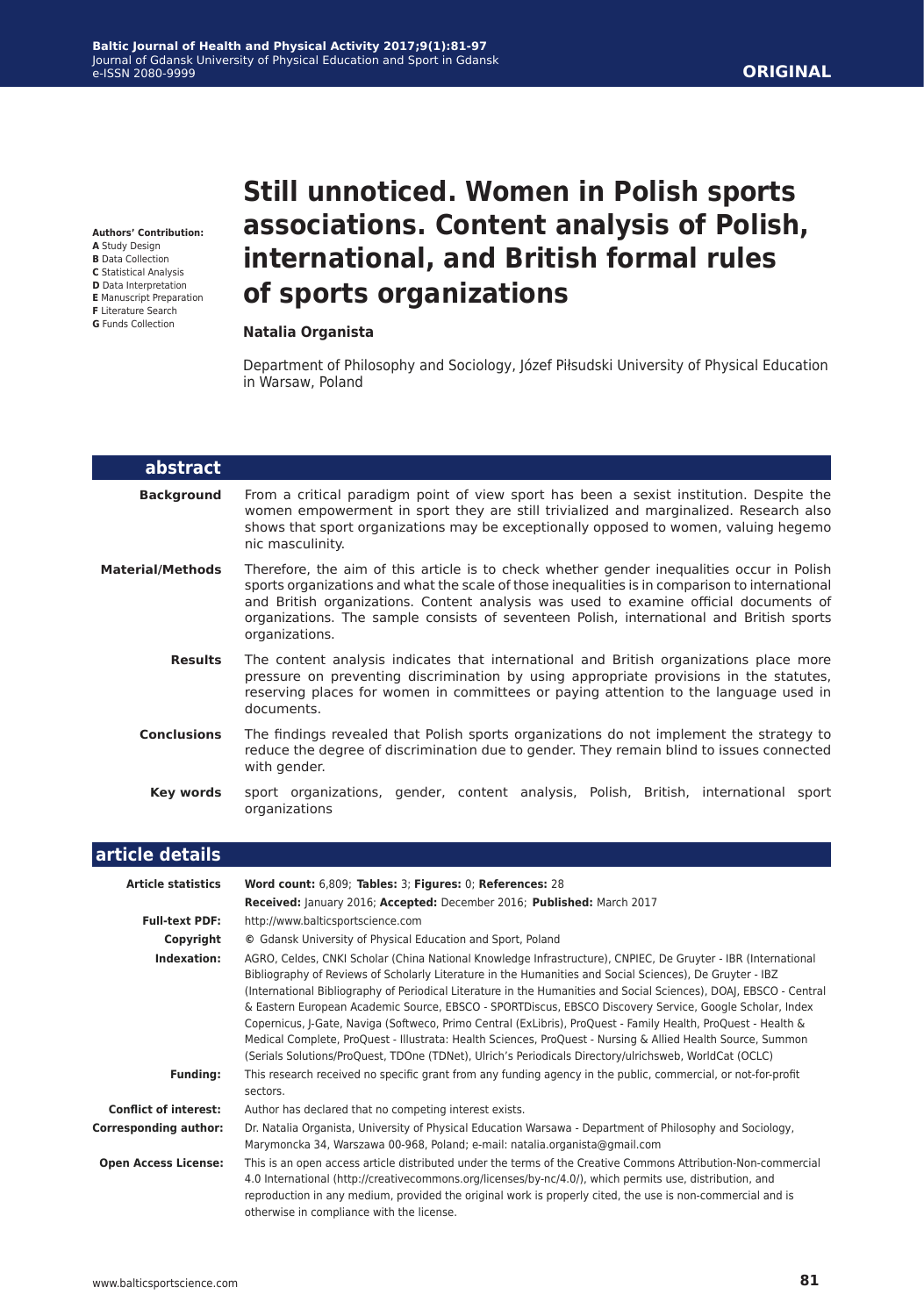## **introduction**

Sports are a global practice that is extremely important due to its commercial and economic dimensions. Sports also constitute a primarily male enterprise, and while this state of affairs is changing, the historical heritage of sports belongs to men [1]. Sports exemplify one of many cultural practices that shape masculinity and femininity [2]. Messner and Dworkin put forward the thesis that in addition to its commercial aim, the primary aim of sports is to maintain the traditionally understood masculinity and femininity [3, 4]. Sports stabilize the theories of the "natural" differences between sexes and the resulting sex-based hierarchy. Many publications on the shaping of masculinity and femininity in sports point out that sports constitute the means through which hegemonic masculinity is reproduced [5]. Taking into account that physicality is the fundamental source of the interpretation of femininity and masculinity, sports become one of the social institutions wherein the role of the body in upholding relationships between genders can be the most readily observed. Strength, endurance, and perfect training uphold the traditional notion of masculinity [6]. The feminist paradigm in the research on sport indicates that women's sports achievements are compared to the masculine model, which hampers the autonomy of women's sports and marginalizes and trivializes them [7].

Furthermore, many studies show that women's positions in the employment market are worse than men's [8]. Connell points out the phenomenon of gendered labor stemming from the culturally grounded division into the public sphere and the private sphere. The division constitutes the structural basis of gender relations in Western societies. Each sphere generates a different understanding of femininity and masculinity and is governed by different social relations [9]. These differences lead to varying experiences between women and men. Acker coined the term gendered institutions, showing that these institutions used to be blind to the matters of gender, which led to incorrect interpretations of their activity [10]. The absence of women became a trait that shaped these institutions. In turn, gender is the principal part of an organization. It determines the distribution of power and produces gender-based models and rules further enhanced by particular symbolism [11, 12]. One of such models is the belief that masculinity is tied to leadership and expert knowledge. The concept of "masculine" and "feminine" styles of management is widely discussed. Juxtaposing the subject of discrimination of women in organizations according to the "think manager, think masculine" [13] rule and the notion of sports as a masculine enterprise leads to the conclusion that sports organizations may be exceptionally opposed to women, valuing hegemonic masculinity and the resulting practices related to power and privileges [14, 15]. Gender-based segregation is exacerbated by the fact that men and women participate in separate sports competitions, the belief that sports are important, and, first and foremost, by the use of team games as a means of socialization for boys [16, 17, 18]. Furthermore, coming to the realization that sports organizations operate according to a certain structure is made difficult by a lack of knowledge about cultural codes and gender-based characteristics of professional work and sports themselves [19, 20, 21, 22, 23].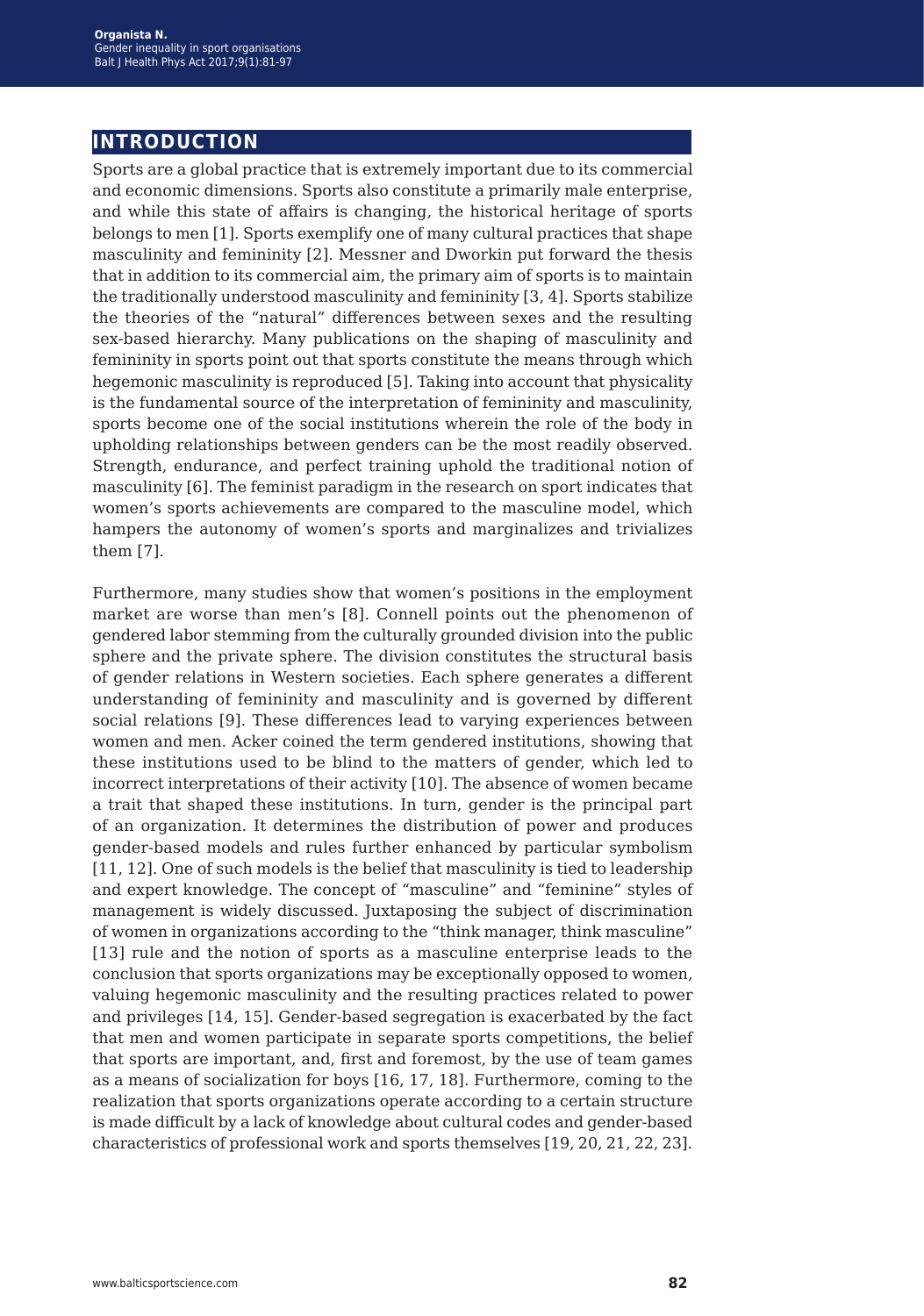## **materials and methods**

The aim of the study was to analyze and compare the formal regulations of Polish, international, and British sports organizations. Content analysis was used to examine information from official documents of the organization. The documents provided by the organizations reflect their official standpoint on many issues, including gender equality and the recognition and prevention of gender inequality. Analysis of legal acts allows the normative framework of social life to be described. Knowledge on this framework is required to enable the understanding of the functioning and internal practices of such organizations. Research was conducted on a purposive sample comprising 17 Polish, 17 British, and 17 international sports organizations. These organizations represent team, individual, collision, contact and non-contact sports, including those commonly regarded as masculine or feminine. The organizations are the largest ones in their respective countries and represent the most popular disciplines in a given cultural circle. The research was conducted in 2014.

The following issues were investigated: whether official documents contain prohibitions against gender discrimination, whether the sports organizations aim to decrease the disproportion (if any) between the number of employed men and women through special provisions, and whether the documents contain provisions that promote supporting and developing women's sports as part of the functioning of the organization. Whether the official documents of the organizations avoid the use of sexist language was also investigated.

### **results**

#### **content analysis of the formal regulations of polish and international sports organizations according to gender**

Analysis of official documents of Polish, international, and British sports organizations provides information about the attitude of these organizations toward the issue of gender equality in sports. Sources of information about the recognition of gender inequality in sports comprise statutes, sport regulations, competition regulations, codes of conduct, and individual strategies. These documents indicate not only whether women are protected by particular provisions, but what strategies are applied to ensure equal treatment of women and men in sports as well. The conducted analysis involved determining whether the official documents contain prohibitions against gender discrimination. Such provisions indicate whether a given organization is aware of the issue of gender inequality in sports. It should be noted that, rather than any strategies for equalizing the chances for women and men in sports (i.e., positive actions), this concerns a clear opposition to gender discrimination. Provisions emphasizing support for women's sports, which rarely appear in the documents of the organizations, were also analyzed. Provisions about support for women's sports are important because they show whether a given organization recognizes the issue of the marginalization of women's sports (the historical and cultural heritage of sport as the domain of men) and aims to counteract it. Furthermore, it was determined whether the organizations use quotas for the minority groups in a given body. Quotas are the most well-known means of increasing the number of women in the decision-making bodies of many social organizations. A quota of 30–40% is considered to provide a real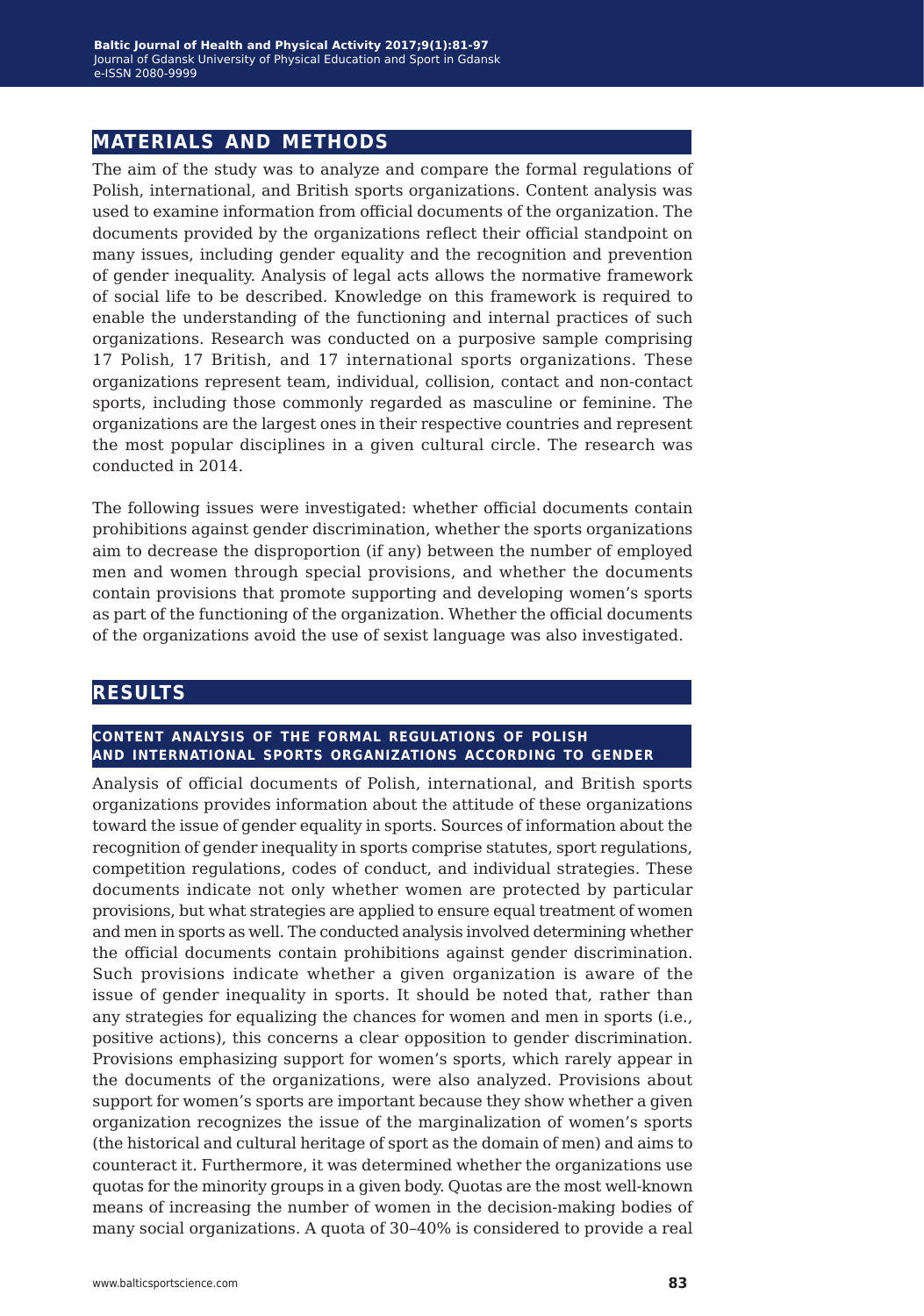benefit in a given environment and prevent the tokenization of women. An appropriate number of positions in a given body is allocated to women based on the assumption that without a significant number of women holding important public positions, the culture of sports organizations cannot become equalitybased, and the aims and functioning of organizations cannot be reshaped to benefit also women [24, 25]. The final subject of analysis was linguistic sexism. Based on the assumption that women are depreciated through language by being ignored or excluded (use of masculine pronouns only, masculine names of professions, etc.), it was considered important to investigate whether the language used in the official documents of sports organizations recognizes women as a subject of consideration [26].

#### **content analysis of formal regulations of sports organizations regarding the presence of provisions prohibiting gender discrimination**

Only the documents of three Polish sports organizations (PZB, PZHL, and PZPN) include a prohibition against gender discrimination (Table 1).

*"Discrimination stemming from such reasons as gender, origin, skin color, language, religion, political and other views and national and social origin is strictly prohibited and is subject to disciplinary action in accordance with the disciplinary regulations" (Section 4 of the Statute of PZB).*

| Name of<br>organization | Prohibition<br>against gender<br>discrimination | Gender-sensitive<br>language | Provisions on<br>quotas for<br>women<br>in the bodies<br>of the<br>organization | Provisions on<br>supporting and<br>developing<br>women's sports | Provisions on<br>quotas for<br>women<br>in the cells<br>of the<br>organization |
|-------------------------|-------------------------------------------------|------------------------------|---------------------------------------------------------------------------------|-----------------------------------------------------------------|--------------------------------------------------------------------------------|
| PZB                     | true                                            | false                        | false                                                                           | women's<br>and men's                                            | false                                                                          |
| PZG                     | false                                           | false                        | false                                                                           | women's<br>and men's                                            | false                                                                          |
| PZHL                    | true                                            | false                        | false                                                                           | women's<br>and men's                                            | false                                                                          |
| <b>PZI</b>              | false                                           | false                        | false                                                                           | false                                                           | false                                                                          |
| PZKosz                  | false                                           | false                        | false                                                                           | false                                                           | false                                                                          |
| <b>PZN</b>              | false                                           | false                        | false                                                                           | false                                                           | false                                                                          |
| <b>PZPC</b>             | false                                           | false                        | false                                                                           | true                                                            | false                                                                          |
| <b>PZPN</b>             | true                                            | false                        | false                                                                           | false                                                           | false                                                                          |
| <b>PZPS</b>             | false                                           | false                        | false                                                                           | false                                                           | false                                                                          |
| <b>PZR</b>              | false                                           | false                        | false                                                                           | false                                                           | false                                                                          |
| <b>PZSWIM</b>           | false                                           | false                        | false                                                                           | false                                                           | false                                                                          |
| PZZ                     | false                                           | false                        | false                                                                           | true                                                            | false                                                                          |
| PZŻ                     | false                                           | false                        | false                                                                           | false                                                           | false                                                                          |
| <b>ZPRP</b>             | false                                           | false                        | false                                                                           | false                                                           | false                                                                          |
| PZLA                    | false                                           | false                        | false                                                                           | false                                                           | false                                                                          |
| PZKol                   | false                                           | false                        | false                                                                           | false                                                           | false                                                                          |
| PZT                     | false                                           | false                        | false                                                                           | false                                                           | false                                                                          |

Table 1. Analysis of official documents of Polish sports organizations in terms of provisions about maintaining gender equality

PZB – Polish Boxing Association; PZG – Polish Gymnastics Association; PZHL – Polish Ice Hockey Association; PZJ– Polish Judo Association; PZKosz – Polish Basketball Association; PZN – Polish Ski Association; PZPC – Polish Weightlifting Association

The other 14 Polish sports organizations include no prohibition against gender discrimination in any of their documents. The absence of such provisions is thought provoking, at the least because Polish organizations belong to international sports organizations, which in turn have provisions prohibiting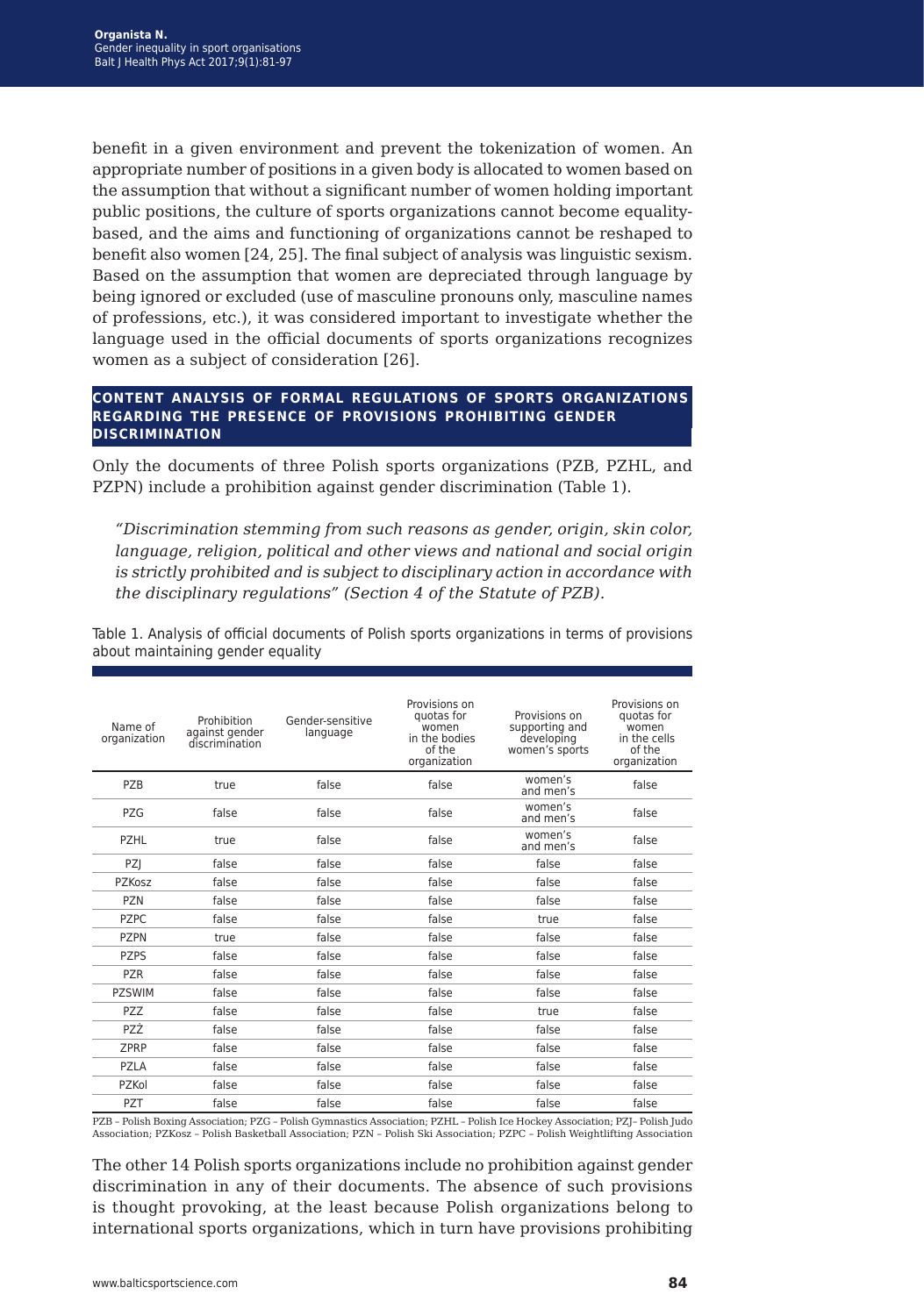gender discrimination. The analyzed statutes include provisions stating that Polish organizations are part of international organizations.

*1. "The Association operates in accordance with this statute (hereinafter referred to as 'Statute'), regulations of the Association Authorities, the statute of the International Association of Athletics Federations (hereinafter referred to as 'IAAF'), and in respect to and within the legal regulations in force" (Section 3 of the Statute of the Polish Athletic Association)".*

All analyzed international sports organizations have provisions prohibiting gender discrimination and promoting a neutral worldview in their primary document, i.e. their statute or constitution.

*3. Discrimination of any kind against a country, private person or group of people on account of ethnic origin, gender, language, religion, politics or any other reason is strictly prohibited and punishable by suspension or expulsion (Status FIFA 2012, General provision).*

Table 2. Analysis of official documents for international sports organizations in terms of provisions stipulating gender equality

| Name of<br>organization | Prohibition<br>against<br>gender<br>discrimination | Gender-<br>sensitive<br>language | Provisions on<br>supporting<br>and developing<br>women's sports | Provisions on<br>quotas for women<br>in the bodies of<br>the organization | Provisions on allo-<br>cating<br>positions for women<br>in the bodies of the<br>organization |
|-------------------------|----------------------------------------------------|----------------------------------|-----------------------------------------------------------------|---------------------------------------------------------------------------|----------------------------------------------------------------------------------------------|
| <b>IWF</b>              | true                                               | true                             | true                                                            | false                                                                     | true                                                                                         |
| AIBA                    | true                                               | false                            | true                                                            | false                                                                     | false                                                                                        |
| <b>FIVB</b>             | true                                               | true                             | true                                                            | false                                                                     | true                                                                                         |
| <b>FIBA</b>             | true                                               | false                            | true                                                            | false                                                                     | true                                                                                         |
| <b>IAAF</b>             | true                                               | true                             | true                                                            | false                                                                     | true                                                                                         |
| <b>FIFA</b>             | true                                               | false                            | true                                                            | false                                                                     | true                                                                                         |
| <b>FINA</b>             | true                                               | true                             | true                                                            | false                                                                     | false                                                                                        |
| FIG                     | true                                               | false                            | false                                                           | false                                                                     | false                                                                                        |
| <b>IIHF</b>             | true                                               | false                            | false                                                           | false                                                                     | true                                                                                         |
| <b>IHF</b>              | true                                               | false                            | false                                                           | false                                                                     | false                                                                                        |
| <b>FILA</b>             | true                                               | true                             | false                                                           | false                                                                     | true                                                                                         |
| IIF                     | true                                               | false                            | false                                                           | false                                                                     | false                                                                                        |
| <b>IRB</b>              | true                                               | false                            | false                                                           | false                                                                     | false                                                                                        |
| <b>ISAF</b>             | true                                               | false                            | true                                                            | true                                                                      | true                                                                                         |
| <b>FIS</b>              | true                                               | false                            | false                                                           | false                                                                     | false                                                                                        |
| UCI                     | true                                               | false                            | true                                                            | false                                                                     | false                                                                                        |
| <b>ITF</b>              | true                                               | false                            | false                                                           | false                                                                     | false                                                                                        |

IWG – International Weightlifting Federation – IWF; AIBA – Association Internationale de Boxe Amateur; FIVB – Fédération Internationale de Volleyball; FIBA – Federation de Internationale de basketball; IAAF – International Association of Athletics Federations; FIFA – Federation Internationale de Football Association; FINA – Fédération Internationale de Natation; FIG – Federation Internationale de Gimnastique; IIHF – International Ice Hockey Federation; IHF – International Handball Federation; FILA – Fédération Internationale des Luttes Associées; IJF – International Judo Federation, IRB – International Rugby Board; ISAF – International Sailing Federation; FIS – Fédération Internationale de Ski; UCI – Union Cycliste Internationale; ITF – International Tennis Federation.

Analysis of British sports organizations also showed that most of them have regulations prohibiting gender discrimination (Table 3). These organizations prepared separate documents (Equality Policies) that regulate the issue of equality.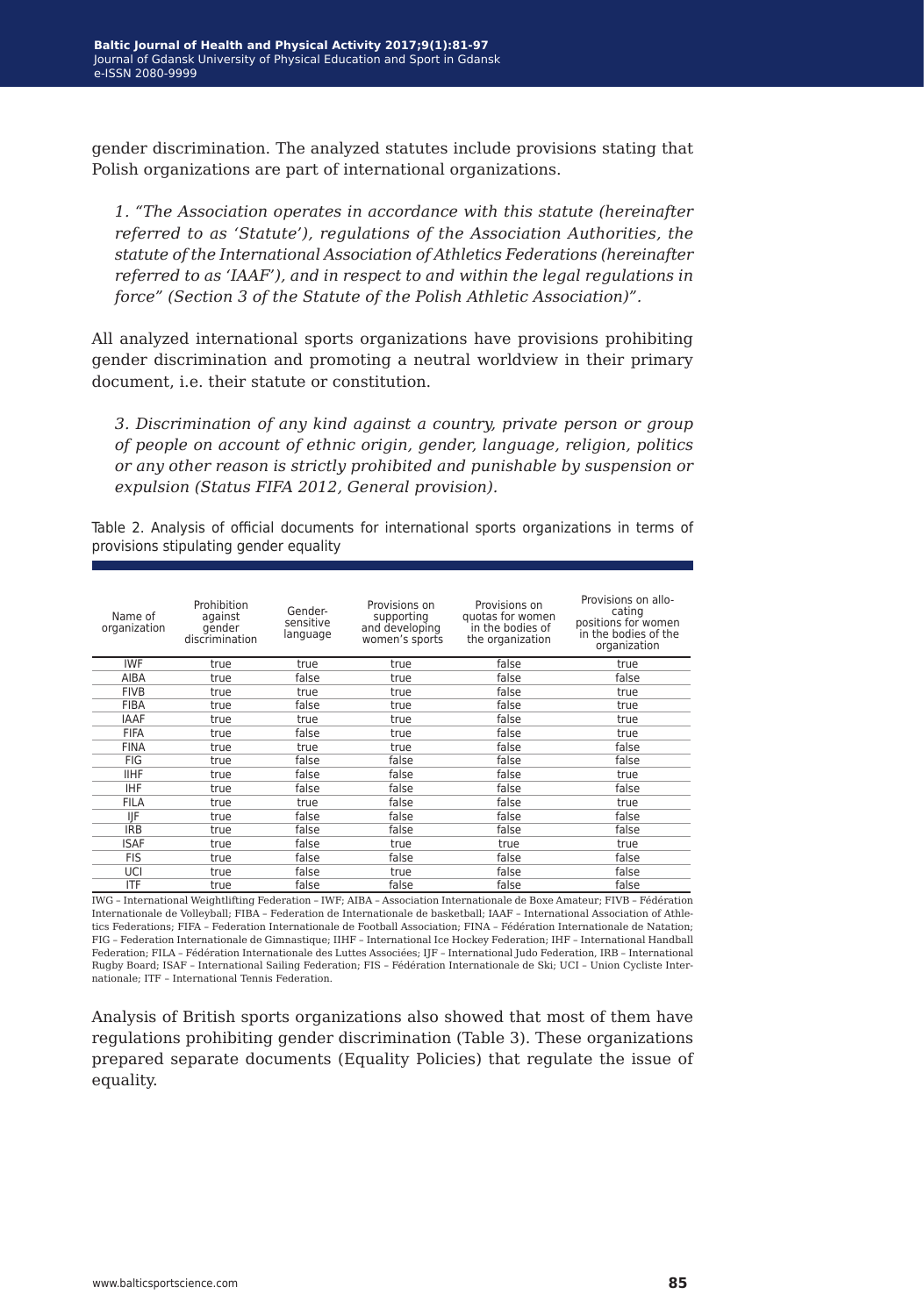Table 3. Analysis of official documents of British sports organizations in terms of provisions stipulating gender equality

| <b>British Sports</b><br>Organizations | Prohibition<br>against<br>gender<br>discrimination | Gender-<br>sensitive<br>language | Provisions on<br>supporting and<br>development<br>women's sports | Provisions on<br>quotas for<br>women<br>in the bodies of<br>the organization | Provisions on allo-<br>cating positions for<br>women<br>in the bodies<br>of the organization |
|----------------------------------------|----------------------------------------------------|----------------------------------|------------------------------------------------------------------|------------------------------------------------------------------------------|----------------------------------------------------------------------------------------------|
| <b>BS</b>                              | true                                               | false                            | false                                                            | false                                                                        | false                                                                                        |
| <b>BWL</b>                             | true                                               | false                            | false                                                            | false                                                                        | false                                                                                        |
| ABAE                                   | false                                              | false                            | false                                                            | false                                                                        | false                                                                                        |
| <b>BVF</b>                             | false                                              | true                             | false                                                            | false                                                                        | false                                                                                        |
| GBB                                    | true                                               | false                            | false                                                            | false                                                                        | false                                                                                        |
| <b>UKA</b>                             | true                                               | false                            | false                                                            | false                                                                        | false                                                                                        |
| FA                                     | true                                               | false                            | true                                                             | false                                                                        | false                                                                                        |
| <b>BG</b>                              | true                                               | false                            | false                                                            | false                                                                        | false                                                                                        |
| <b>BIH</b>                             | true                                               | true                             | false                                                            | false                                                                        | true                                                                                         |
| EH                                     | true                                               | true                             | false                                                            | false                                                                        | false                                                                                        |
| <b>BWA</b>                             | true                                               | false                            | false                                                            | false                                                                        | false                                                                                        |
| BI                                     | true                                               | true                             | false                                                            | false                                                                        | false                                                                                        |
| <b>RFU</b>                             | true                                               | false                            | false                                                            | false                                                                        | false                                                                                        |
| <b>RYA</b>                             | true                                               | false                            | false                                                            | false                                                                        | false                                                                                        |
| <b>BSS</b>                             | true                                               | false                            | false                                                            | false                                                                        | false                                                                                        |
| BC                                     | true                                               | false                            | false                                                            | false                                                                        | false                                                                                        |
| LTA                                    | true                                               | true                             | false                                                            | false                                                                        | false                                                                                        |

BS – British Swimming; BWL – British Weightlifting; ABAE – The Amateur Boxing Association of England; BVF – British Volleyball Federation, GBB – Great Britain Basketball, UKA – United Kingdom Athletics; FA – The Football Association; BG – British Gymnastics; BIH – British Ice Hokey; EH – English Handball Association; BWA – British Wrestling Association; BJ – British Judo; RFU – Rugby Football Union; RYA – Royal Yachting Association; BSS – British Ski and Snowboard; BC – British Cycling; LTA – Lawn Tennis Association.

Analysis of the aforementioned documents indicates that these organizations put considerable emphasis on the issue of gender equality. This is supported, e.g., by the fact that the documents, rather than being limited to provisions prohibiting gender discrimination, also include provisions prohibiting discrimination based on pregnancy or motherhood, i.e., situations that often cause women to leave sports and organizations to cancel employment and sponsorship agreements. Therefore, it is important to recognize the genderbased character of these situations. British sports organizations are also the only ones that prohibit sex change-based discrimination. Persons who have undergone gender reassignment are sometimes asked about their "real" gender. Moreover, a belief exists that they have undergone the operation to achieve better results in sports, and are thus discriminated against.

*1.1. British Basketball (BB) is fully committed to the principles of equality of opportunity and is responsible for ensuring that no job applicants, staff (paid or unpaid), workers, office holders, volunteers, or participants (together "Stakeholders") are unlawfully discriminated against on the grounds of age, disability, gender reassignment, marriage and civil partnership, pregnancy and maternity, race, religion or belief, sex and sexual orientation (together the "Protected Characteristics") (1. Policy Objectives, Equality Policy British Basketball).*

#### **content analysis of formal regulations of sports organizations concerning the presence of provisions on supporting and developing women's sports**

The analyzed sports organizations differ in their responses to the issue of gender discrimination in sports. As shown in Tables 1, 2, and 3, regulations supporting women's sports rarely appear in the documents of the organizations. Provisions on supporting women's sports are important, as they are indicative of whether a given organization recognizes the issue of women's sports marginalization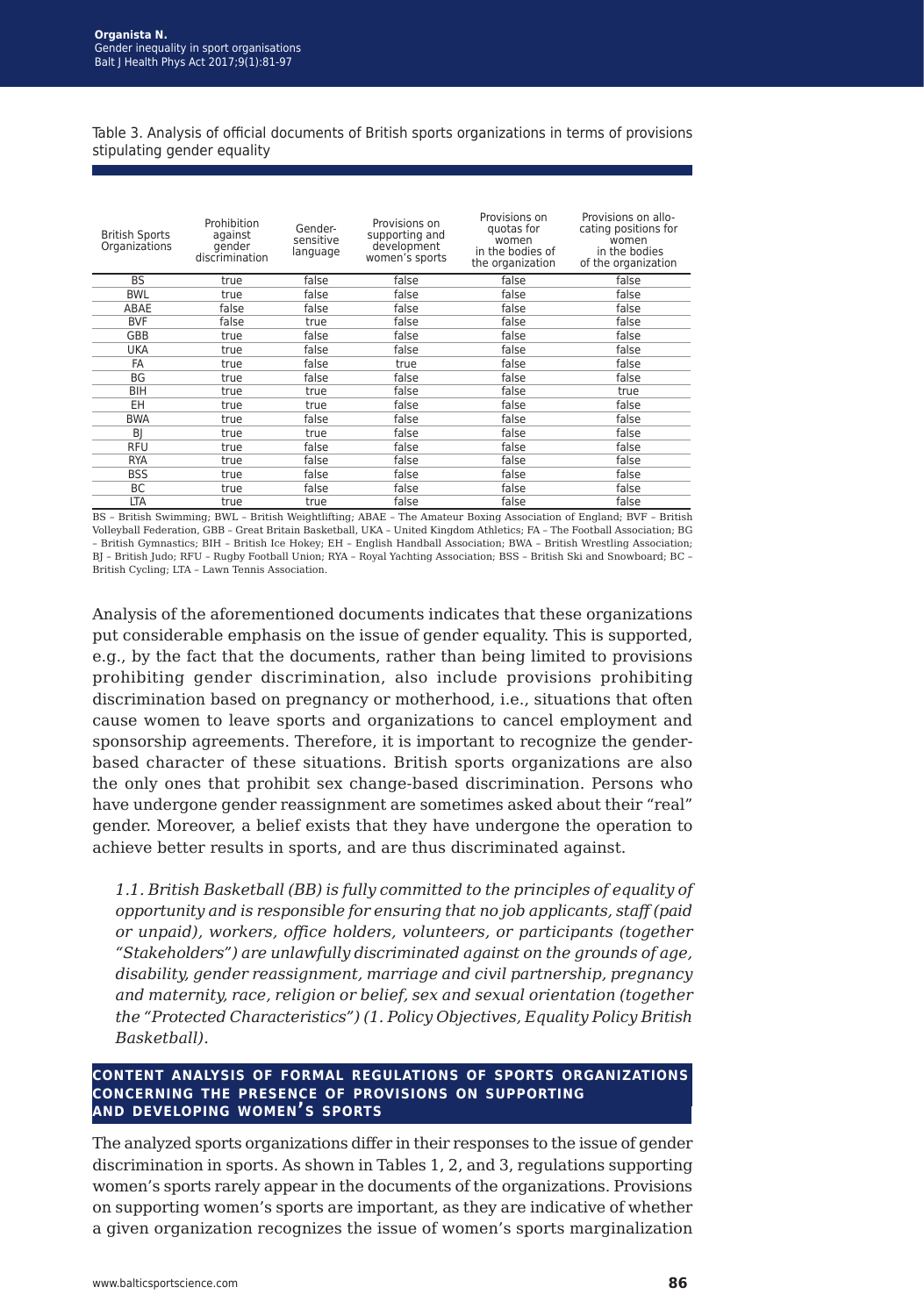and intends to counteract it. Provisions of this kind are the most prevalent in the documents of international sports organizations.

*As the UCI wishes to represent all those practicing cycling, it gives its constant attention to their specific needs, whether in relation to age (juniors, masters), gender (women's cycling), those with a handicap (cycling for riders with a disability) and cultural and social conditions (Rules of good governance UCI).*

*The UCI reaches these objectives respecting the principles that it believes to be fundamental. It guarantees to respect the equality of all parties placed under its authority, without racial, political, religious, or any other discrimination; in particular, the UCI encourages the development of women's cycling and, in co-operation with the International Paralympic Committee (IPC), promotes cycling for riders with a disability (Objectives, Rules of good governance UCI).*

They often take the form of statements on supporting a given discipline regardless of age, gender, or race of the athletes.

*4. To encourage participation in Athletics at all levels throughout the world regardless of age, gender or race (Article 3, Objects, Constitution IAAF).*

FIFA presents separate documents about barriers encountered by women who wish to engage in soccer. In "Overcoming Cultural Barriers", FIFA lists particular issues encountered by women wishing to play soccer. In turn, "Increase participation and competitions", a document about increasing the participation of women in soccer training sessions and competitions, indicates the hitherto unused potential of and benefits stemming from women's participation in soccer. The document called simply "Women's Football" lists the aims that FIFA wishes to achieve with respect to women's soccer. In addition to supporting soccer training at all levels, the document promotes courses for female coaches, referees, and physicians, conferences on women's sports, increasing the number of women holding managerial positions in soccer, developing sports infrastructure for women, and establishing a timetable for women's soccer matches.

*One of FIFA's missions is to promote the development of women's football, support women's football financially and give women players, coaches, referees and officials the opportunity to become actively involved in football. FIFA is helping to popularise the game by increasing public awareness and conducting information campaigns as well as overcoming social and cultural obstacles for women with the ultimate aim of improving women's standing in society.*

In Poland, only two organizations (PZZ, PZPC) state their willingness to support women's sports. PZB, PZG, and PZHL introduced an entry on supporting both women's and men's sports. However, this entry can be interpreted in two ways. On the one hand, it may be considered as an announcement that the organization pledges to develop the discipline it represents, e.g., "ice hockey in general". On the other hand, it can be presumed that since the entry mentions both women's and men's hockey, the organization will take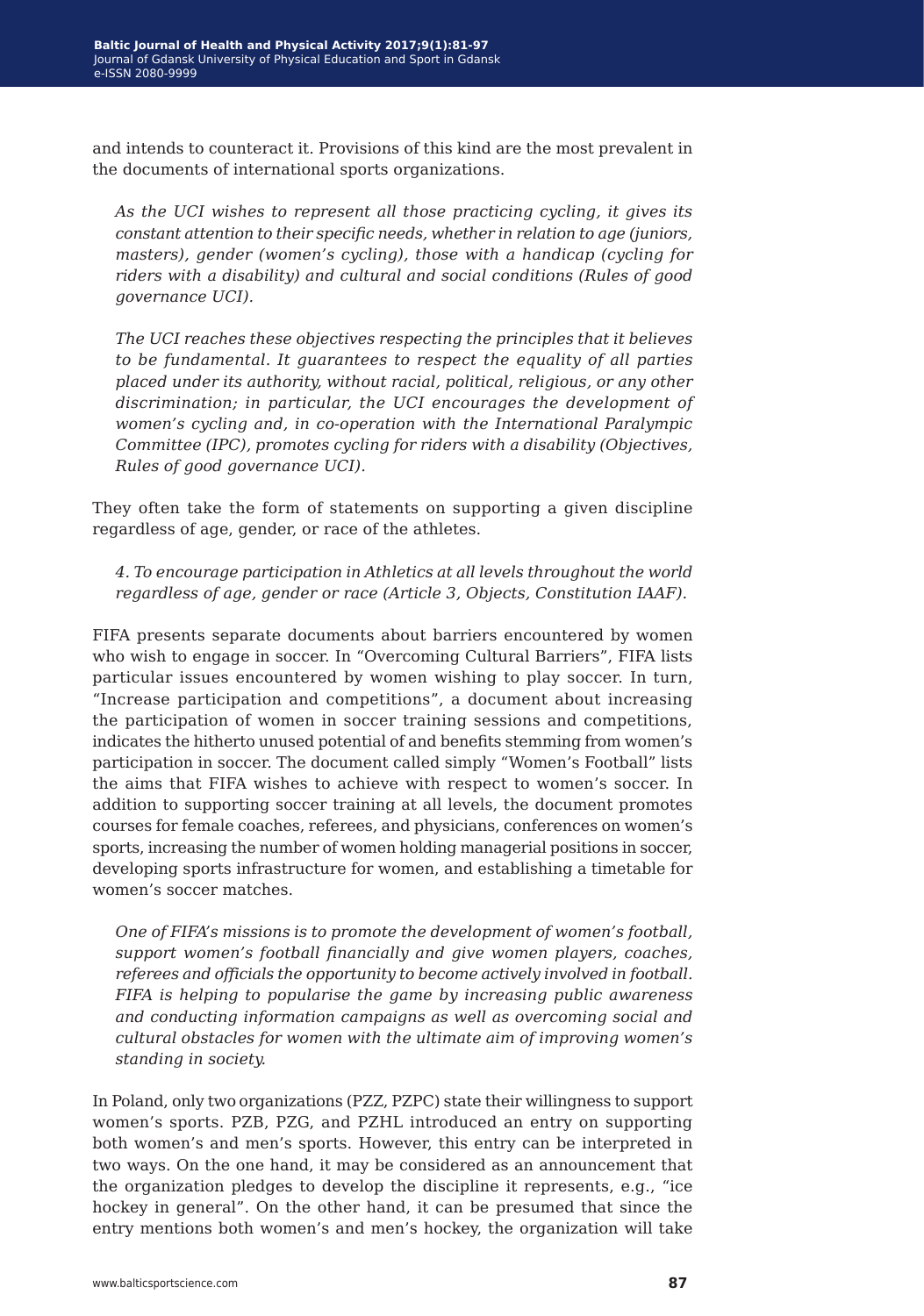care to promote equal development of both forms of hockey. The entry lacks an explicit statement that because women's sports have been marginalized and trivialized, the organization is going take special care to develop them and thus to balance the chances of women and men.

*"The aim of the Federation is to organize, develop, and popularize ice hockey among men and women" (Section 11, Chapter II, Aims and Means of Operation, Statute of PZHL).*

*"The aims of the Association are:*

*1) to organize sports competitions in gymnastics and to popularize and develop gymnastic sports, including women's artistic gymnastics, men's artistic gymnastics, and rhythmic gymnastics in Poland" (Aims of the Association and Their Realization, Chapter II, Statute of PZG).*

The quoted provisions from the statutes of Polish sports organizations differ greatly from the quoted documents of international organizations. The previously analyzed provisions emphasized the promotion of gender equality as part of the aims of a given organization. As a result, it was obvious that the development of women's sports is the aim of the organization due to the organization's recognition of the equality rule as the driving principle. Polish provisions seem to mention women's sports only as part of the list of disciplines supervised by a given organization. This is especially clear in the statute of PZG.

The situation is different for British sports organizations. Even though, as Table 3 indicates, only FA has provisions on supporting women's soccer, the equality policies of different British organizations extensively comment on the development of women's sports and equal rights.

The documents of these organizations include statements on the development of their respective disciplines regardless of the gender, age, race, or social status of persons involved in sports. These documents also guarantee the fostering of elderly persons' sports, primarily defining discrimination, sexual harassment, stalking, and distressing. They describe direct and indirect discrimination and discrimination by association. They also note that breaking anti-discriminatory rules is liable to prosecution, and that such actions are considered serious infractions. Polish and international sports organizations lack such policies and documents.

#### *2. Purpose of the Policy*

*2.1. BWLA recognises that individuals or certain sections of the community may have been affected by past discrimination and may have been denied the opportunity to participate equally and fully in weightlifting at all levels.*

*2.2. This policy has been produced to prevent/tackle any potential/ current discrimination or other unfair treatment, whether intentional or unintentional, direct or indirect, which may preclude some people from participating fully in BWLA activities.*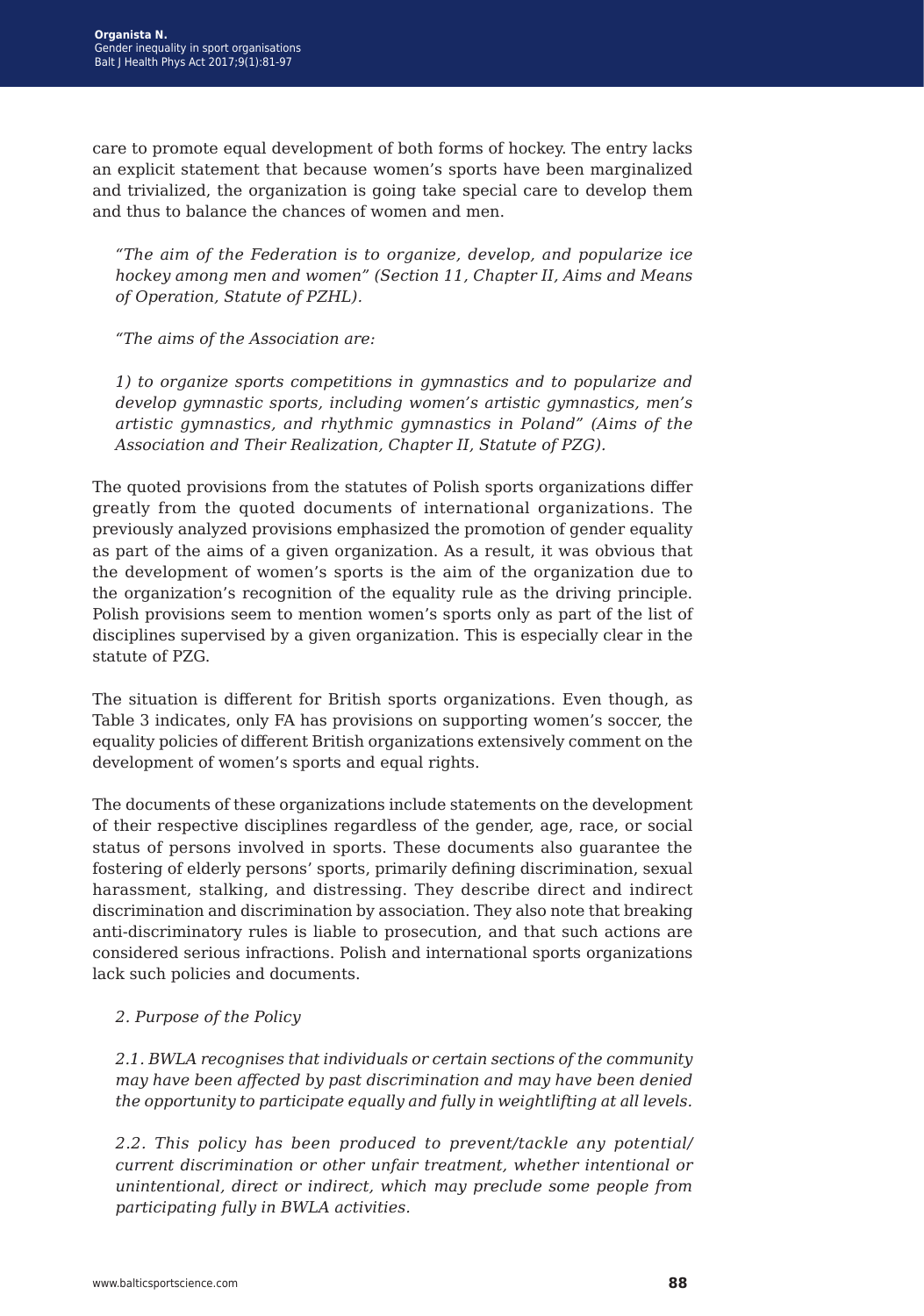*4. Discrimination, harassment and victimisation*

*BWLA recognises the following:*

*4.1. Discrimination can take the following forms:*

*4.1.1. Direct Discrimination. This means treating someone less favourably than you would treat others in the same circumstances.*

*4.1.2. Indirect Discrimination. Imposing requirements or conditions, which on the face of it, apply equally to all but which, in practice can be met only by certain sections of the population. Such requirements or conditions are lawful only if they can be objectively justified.*

*4.1.3. When decisions are made about an individual, the only personal characteristics taken into account will be those which, as well as being consistent with relevant legislation, are necessary to the proper performance of the work involved (Equality Policy BWLA).*

The Equality Policy of LTA describes how the organization operates as an employer, what its aims are as the manager of tennis in Great Britain, and what its requirements are concerning every person engaged in issues important for the discipline in Great Britain. LTA guarantees a just recruitment process, audits of the HR departments in terms of equality, introducing equality to the organization's culture as a rule in force, conducting training in equality, thorough consideration of complaints, and the introduction of uniform codes of conduct for cases of infraction to the rules of equality. British sports organizations that have prepared equality policies for athletes engaged in particular disciplines in Great Britain describe their commitments, plans, and undertaken actions in a similar manner.

Some British organizations have also established special bodies (e.g., UKA and BG) or persons (e.g., BB) whose role is to address discrimination and foster a gender-sensitive development of sports. These organizations also state in their documents that they take responsibility for adhering to the rule of equality in a given sports discipline in Great Britain.

#### *6. Implementation Procedures*

*6.1. British Gymnastics has developed an over-arching Equality Action Plan, which is designed to increase the diversity of the organisation and its membership. The plan also sets out the actions that British Gymnastics will take to improve our sport, making it more accessible in order to reduce inequalities and under-representation in Gymnastics. The Plan clearly sets out British Gymnastics' commitment to communicating equality with all staff and membership. (Equality Policy BG).*

British sports organizations show the highest attention to the rules of equality and emphasize the development of sports for groups that used to be excluded from participation or discriminated against.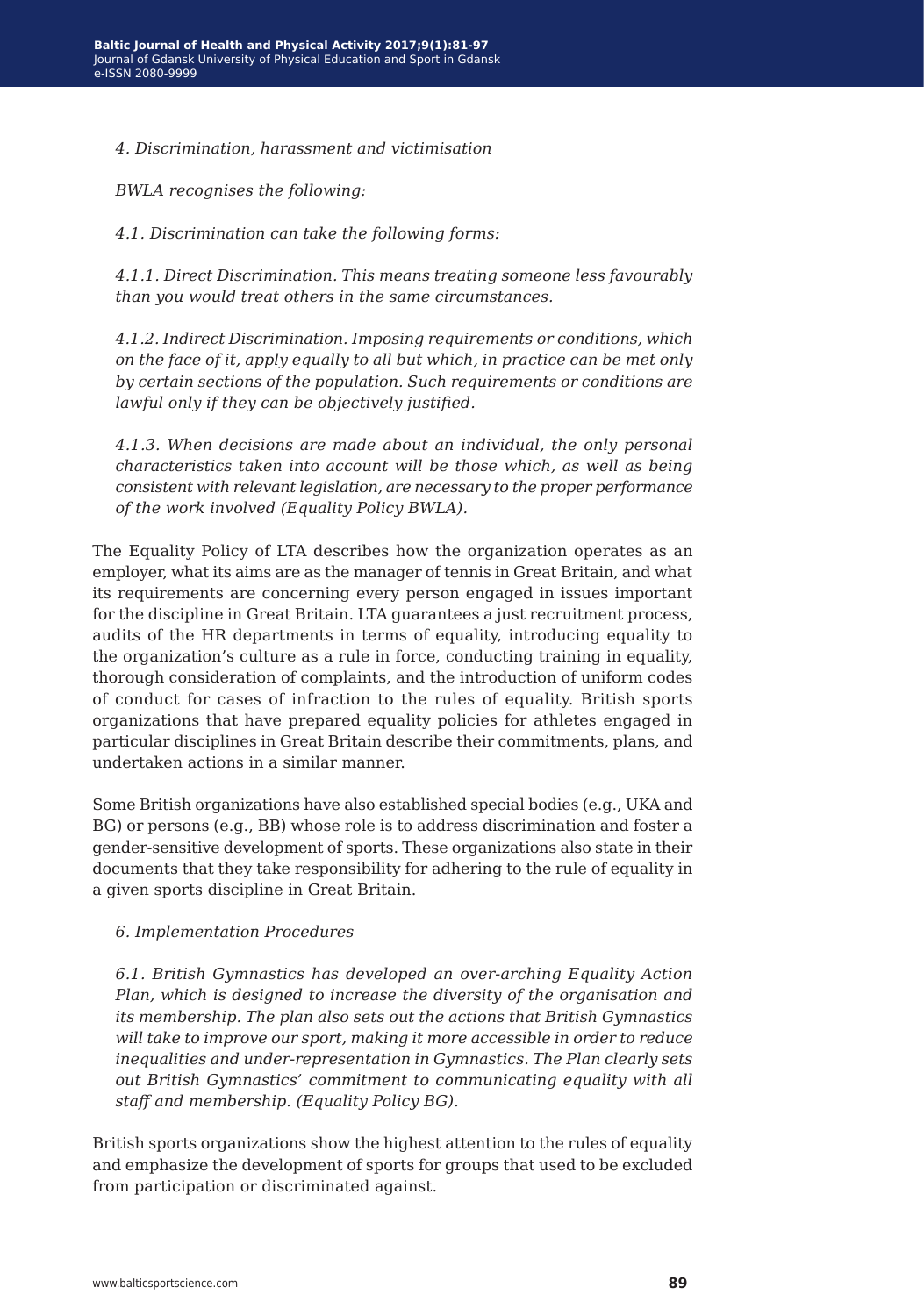The differences between Polish, British, and international sports organizations are also apparent with respect to disciplinary regulations and established punishments for discriminating behavior. The introduction of discrimination monitoring and punishing discriminatory behavior indicates that these organizations take these issues seriously and recognize how humiliating discrimination is to its victims. Provisions stipulating punishment for discriminatory behavior are difficult to find in the disciplinary regulations of Polish sports organizations. These regulations address many technical matters concerning entry qualifications for competitions or requirements that referees and facilities must meet. However, few provisions concern values that the organizations should promote. Thus, the regulations include general provisions on following "sports rules and ethical norms" (Disciplinary Regulations of PZJ) and statements that breaking the rules stipulated by particular documents is subject to disciplinary action. PZPN is the only analyzed sports organization to create a Soccer Ethical Code listing values, rights, and standards of conduct that persons engaged in soccer should respect. The listed values do not include equality, even though it appears in the preambles to many codes of international organizational and equality policies in British organizations (Code of Soccer Ethics of PZPN).

#### *IV. Ethical Principles in Aquatics*

*A. EQUALITY 1. No discrimination on the basis of gender, race, religion, or political opinion shall be tolerated.*

*B. DIGNITY 2. All forms of harassment, be they physical, psychological, professional or sexual, are strictly prohibited (Code of Ethics FINA).*

Unlike Polish sports organizations, the regulations and codes of ethics of international sports organizations draw attention to gender discrimination. The preambles to the codes of ethics, published to present a given organization's official vision in terms of the accepted values, contain a prohibition against gender discrimination and a description of equality as one of the most important rules governing the activity of these institutions. Codes of ethics remove ambiguousness concerning what a given organization finds acceptable. The absence of such codes in the official documents of Polish sports organizations may indicate an inadequate consideration of ethical matters and their effect on the good of all persons engaged in the development of sports.

Most disciplinary regulations of international sports organizations also establish punishment for discriminating behavior. This indicates that the organizations understand the gravity of the issue and empathize with persons who experienced such behavior.

As far as the issue of supporting the development of women's sports is concerned, if any organization recognized the issue, it was usually considered part of the operation of the women's sports committee for a given discipline. Because only two of the analyzed Polish sports organizations have a women's sports committee (PZHL and PZPN), it was difficult to conjecture what actions are planned to support the development of women's sports. The short entry on the aims of the Women's Soccer Committee and the lack of any reference to the Women's Ice Hockey Committee in the documents of PZHL makes it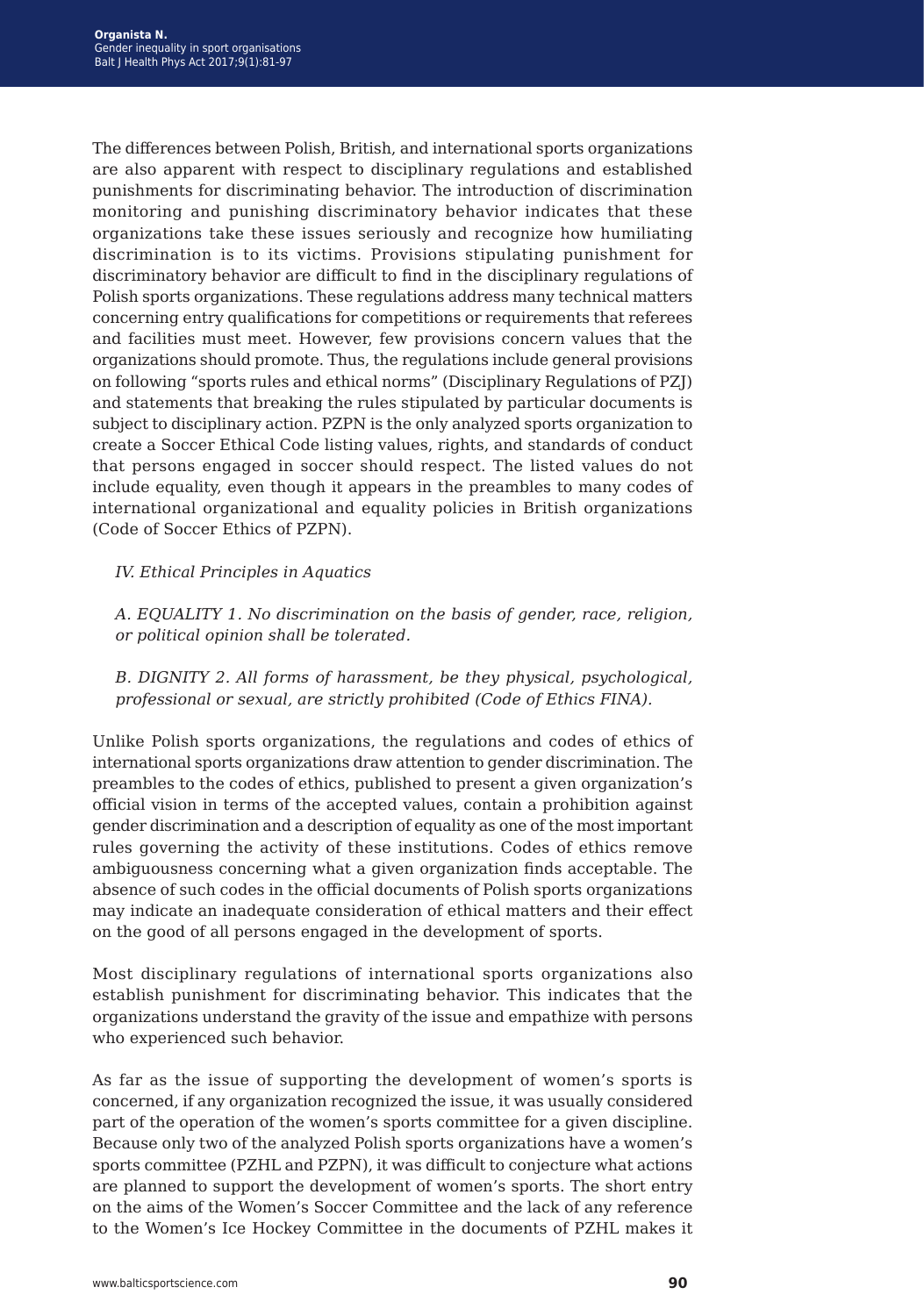difficult to understand the contribution of these committees to the development of women's sports. The PZHL committee is not included in the organization's statute. Consequently, it is unknown whether it is a permanent or temporary committee or whether the need for its existence is acknowledged. In such circumstances, it is probably more difficult to introduce long-term actions.

Nine of the analyzed international organizations have women's sports committees (AIBA, FIBA, IAAF, FIFA, IIHF, FILA, ISF, UCI, and ITF). These committees are permanent and included in the crucial documents of the organizations, which describe the aims of the committees. Notable among the provisions quoted below is the entry from FIBA, which stipulates that before any new member organization is accepted, it must be examined for supporting both men's and women's basketball.

*Art. 7. The Women's Basketball Commission has the following duties: a. To study issues relating to women's basketball; b. To propose to the Central Board any measures deemed necessary to promote the development of women's basketball; c. To propose to the Competitions Commission any measures affecting the official international competitions for women.*

*Art. 23. Before admitting an applicant federation to membership of FIBA, the Central Board shall satisfy itself that the applicant federation fully controls and governs both men's and women's basketball in its country, and is in good standing in that country (The FIBA Commissions, General Provisions FIBA).*

Only one of the British sports organizations, FA, has a women's sports committee. FA also publishes the aims of the committee, which include supporting girls' and women's soccer, creating appropriate legislation, and organizing competitions.

It may seem surprising that British sports organizations have not established more women's sports committees. Other documents published by these institutions, mainly their equality policies, indicate that the institutions understand the marginalization of women's sports and problems related to gender-based discrimination. The fact that appropriate committees have not been created but, at the same time, the fact that documents exist in which the organizations declare acceptance for equal rights may indicate that most members of these organizations are sensitive to the issue of equal rights. This conjecture is supported by the equality policies, which precisely define the scope of actions of individual organizations related to combating gender discrimination and dedicate a considerable amount of space to define discrimination.The aforementioned documents indicate that international organizations take the most care to ensure gender equality. Among the analyzed organizations, it is the international ones that have women's sports committees that foster the development of women's sports. Notable features of disciplinary regulations are penalties for discrimination, and codes of ethics determine the principles of each organization's operation. Among these principles are such values as gender equality and respect to human dignity. The analyzed material also shows that the official documents of Polish sports organizations contain few references to the issue of gender equality. There are few women's sports committees, and disciplinary committees do not list gender discrimination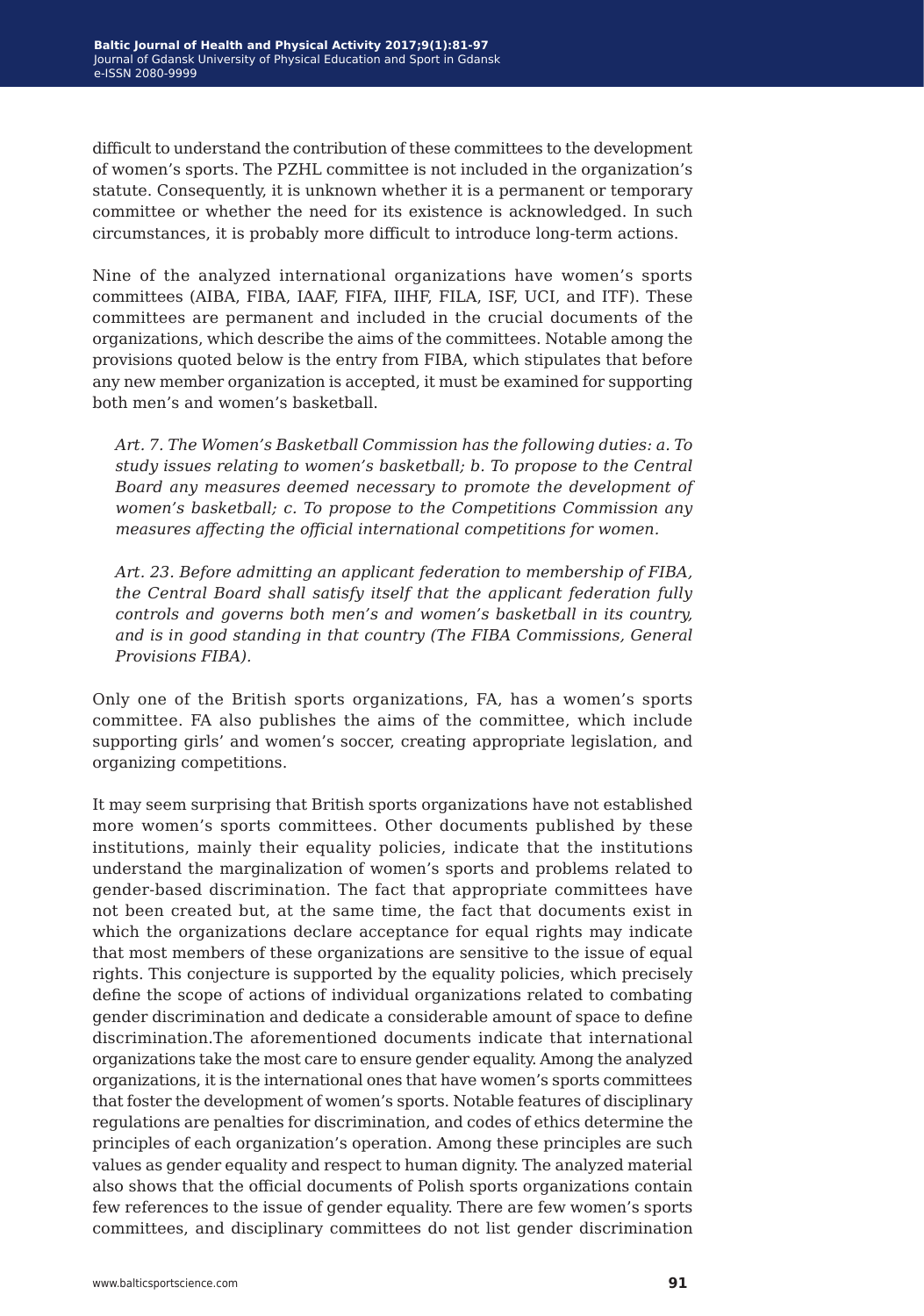among the infractions. Furthermore, Polish organizations do not create codes of ethics.

#### **content analysis of formal regulations of sports concerning the presence of provisions ensuring gender equality**

Quotas are the most commonly known (and possibly the most controversial) method of increasing the number of women in the decision-making bodies of many social organizations. A quota of 30-40% is considered to provide a real benefit in a given environment and prevent the tokenization of women. An appropriate number of positions in a given body is allocated to women based on the assumption that without a significant number of women holding important public positions, the culture of sports organizations cannot become equality-based, and the aims and functioning of organizations cannot be reshaped to benefit also women. This is especially true if the environment women aspire toward is traditionally considered masculine, and the culture of a given organization is exceptionally opposed to women. As the research results show, this phenomenon occurs in sports organizations [27, 28].

The results of content analysis concerning Polish sports organizations presented in Table 1 indicate that none of the Polish organizations have rules ensuring positions for women on the Boards of directors, executive committees, or even in women's committees (in those organizations that have it).

Only one of the analyzed international organizations has introduced gender quotas. ISAF has introduced gender quotas in committees, but only at the level of 25% (of female/male members of the committee) and 20% (committee vice-chairman/vice-chairwoman).

*5.2.2. The Executive Committee shall, subject to any specific provisions in these regulations relating to a particular committee, so far as practicable follow the following guidelines:*

*(b) not less than 25% of the members of each committee should be drawn from each gender;*

*(c) not less than 20% of the chairmen and vice-chairmen of all committee should be drawn from each gender (Appointment Process, Regulations ISAF, 2013).*

These provisions also show that the quotas are not only meant to be advantageous to women, but also meant to ensure appropriate representation to a minority group. ISAF is notable for its entry on publishing strategies concerning the representation of both genders at the general meeting, which indicates that the authorities of the organization recognize the importance of a gender-balanced workplace.

*ISAF shall publish from time to time its policy with regard to the representation on Council of the two genders and shall circulate Member National Authorities with the policy at the start of the nomination process (2. Representation On Council, Regulations ISAF, 2013).*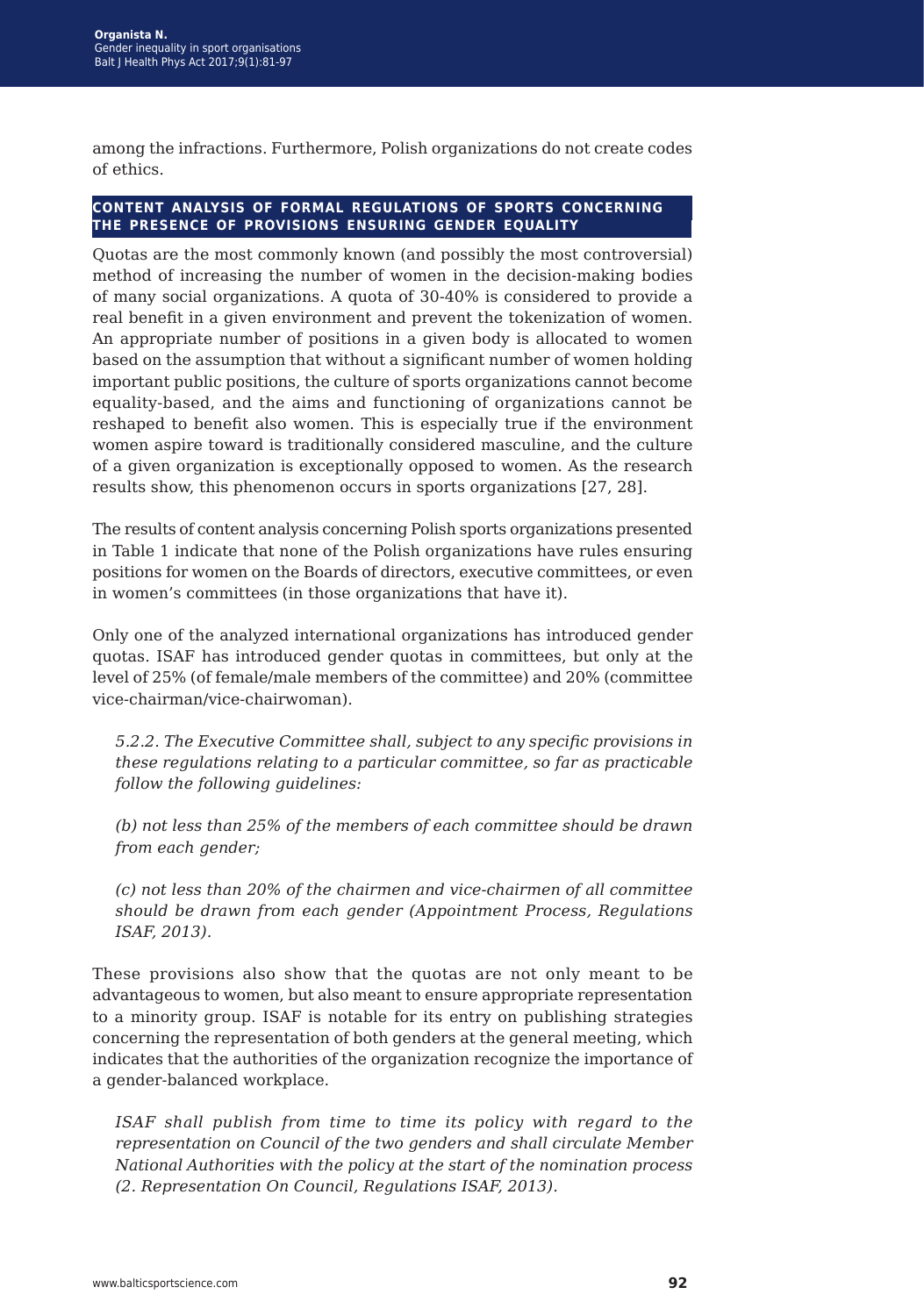In turn, IAAF has introduced to its constitution an entry stipulating a minimum number of six women holding positions on the Boards of Directors (out of a total of 15 members). This translates to women constituting 27% of the IAAF Board of Directors, which is an exceptionally good result compared to other analyzed organizations. Admittedly, no positions for women have been allocated for the executive committee, but the existing number of guaranteed positions ensures that women are "visible" at their respective posts and can affect the functioning of the organization (e.g.: Election 26, Constitution IAAF).

The IAAF Constitution also guarantees positions for women in committees: at least three in the Technical Committee and two in other committees, except the Women's Committee, in which men are guaranteed at least two positions. Furthermore, ISAF guarantees two out of seven positions for women as vice-presidents and one position at the general meeting (The Council, ISAF Constitution).

*64. The officers of the Federation shall consist of the President, the seven Vice-Presidents (two of whom shall be women), the Treasurer and the Secretary General. They shall be ex-officio members of all committees of the Federation and, save for the Treasurer and the Secretary General, shall be entitled to vote on committees to which they have been appointed by the Council (The Officers, Statute ISAF).*

The remaining seven international organizations have provisions guaranteeing single positions for women. While this constitutes a step toward gender balance in sports organizations, women holding single positions will be unable to change the operating strategy of these organizations or to ensure the development of women's sports. This will only help these organizations improve their image as institutions fostering gender equality within their structure. FIBA and IHF allocate two positions for women on their Boards of Directors, and FIFA allocates one. Notably, FIFA assures that if no woman is appointed for the position, it will remain unoccupied. This entry seems significant, not least because of the widespread practice of substituting female candidates for male candidates. FILA's provisions on the subject are limited to the statement that each continental council must include at least one woman. The official documents of FIVB only state that its Board of Directors must include both genders.

Among the analyzed British organizations, only BIH has an entry guaranteeing two positions for women on its Board of Directors. Other British organizations do not have provisions of this kind.

Among all 51 analyzed organizations, only eight have introduced any entry guaranteeing positions for women in their managerial bodies. This may be caused by the controversy that still surrounds quotas and by the fact that implementing such regulations forces a given organization to follow them, preventing avoidance. Provisions on the development of women's sports and equality as a key value or even the prohibition against gender discrimination itself do not effect such a change in the structure of the organization. These provisions result in a much greater number of women entering the organization and the organization looking for female candidates and having to take their opinions into account (assuming, of course, that their number in a given body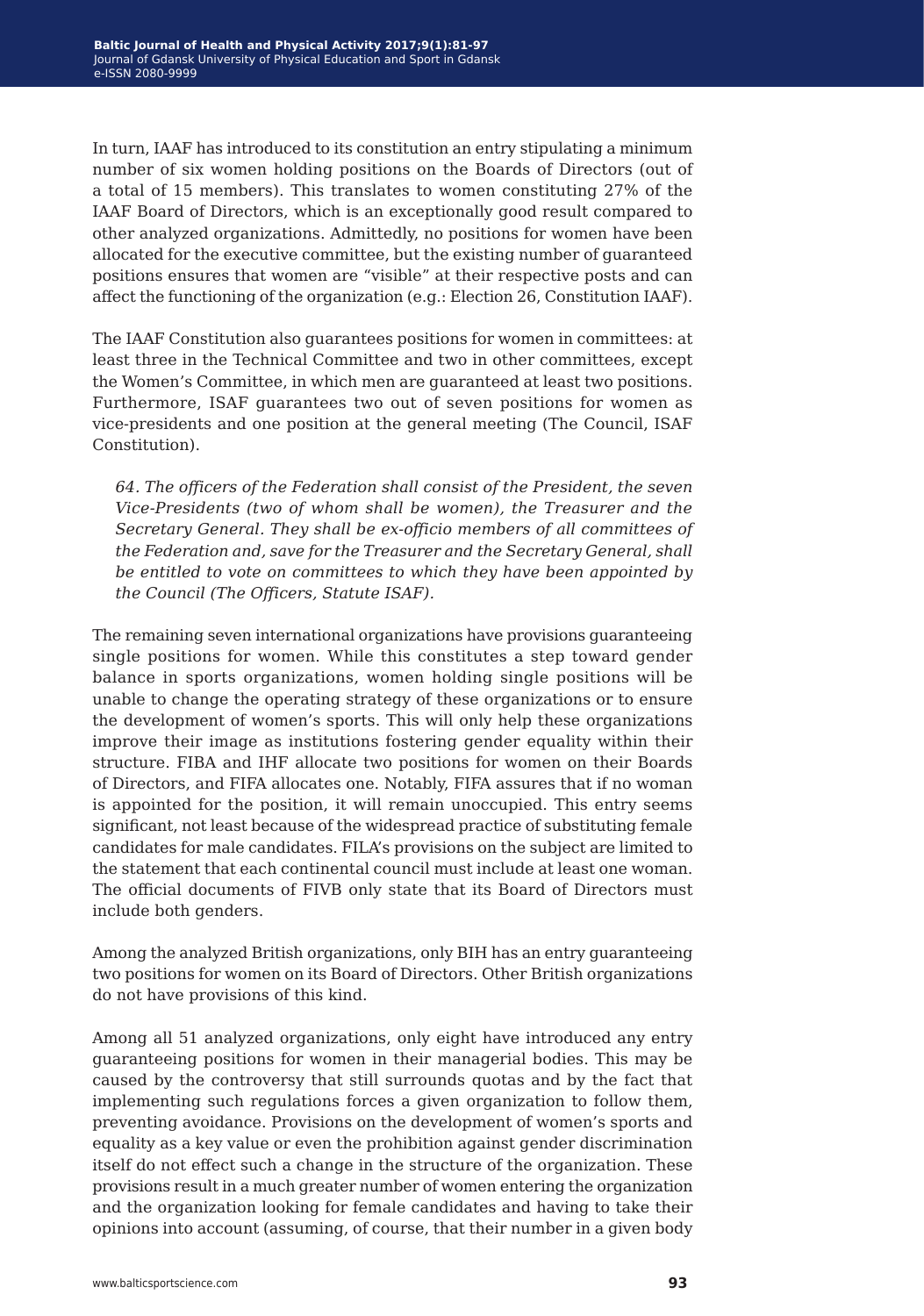is sufficient). The impact of these provisions is, without a doubt, much greater than that of other provisions. Nonetheless, the structure of the organizations cannot become more inclusive without a growing number of female employees. The small number of organizations that have adopted appropriate provisions shows that a good amount of time is required to change the current state of affairs.

#### **content analysis of formal regulations of sports organizations in terms of the language used**

The analyzed material suggests that no Polish organization uses gendersensitive language in its documents, i.e., no organization uses feminine suffixes or words associated with both women and men. The Polish words for "president", "athlete", and "member" found in the documents clearly denote men. A section of the statute of PZPN, referred to below, references male trainers but not female trainers, male managers but not female managers, male activists but not female activists, etc. The woman does not exist in the documents of Polish sports organizations. Even PZG (Polish Gymnastics Association), the most feminized among all analyzed organizations, uses language biased toward men. A problem arises with the Polish word for "sportswoman", sportsmenka, originally borrowed from English "sportsman". Even though the word denotes a female athlete, because of the men part, it ultimately still references a man.

In contrast to Polish sports organizations, international organizations are relatively sensitive to the issue of language sexism, and they attempt to solve it by declaring in the preambles that any words referring to men also refer to women and vice versa.

*b) Words referring to the singular number shall include the plural number and vice versa*

*c) Words referring to the masculine gender shall also include the female gender*

*d) Words referring to persons shall include corporate bodies (Interpretation, Statute FIG).*

Only four of the analyzed international organizations (IWF, IHF, FILA, and FIS) do not include such declarations in their fundamental documents. Of course, such declarations are meant not only to combat linguistic sexism but also to prevent an interpretation of the rules whereby a given person would be excluded from responsibility based on the argument that the documents did not mention him or her. A declaration of this type allows the creators of a document to safely ignore the context, as frequently, in addition to the fragment referred to above, the document includes many expressions suggesting that it only concerns men. For instance, women who lead committees are sometimes called chairmen instead of chair or chairperson, as is the case for ITF (Lucy S. Garvin as Chairman of the Junior Competitions Committee), or ISAF (Elizabeth Baylis as Chairman of the Match Racing Committee). Among organizations that have the declaration, many do not use feminine forms (UCI, ITF, ISAF, IRB, IIHF, AIBA, FIBA, and FIFA). Two organizations (FIG and IJS) use provisions referring to both genders inconsistently, i.e., parts of the documents use words that are neutral in terms of grammatical gender, while other parts use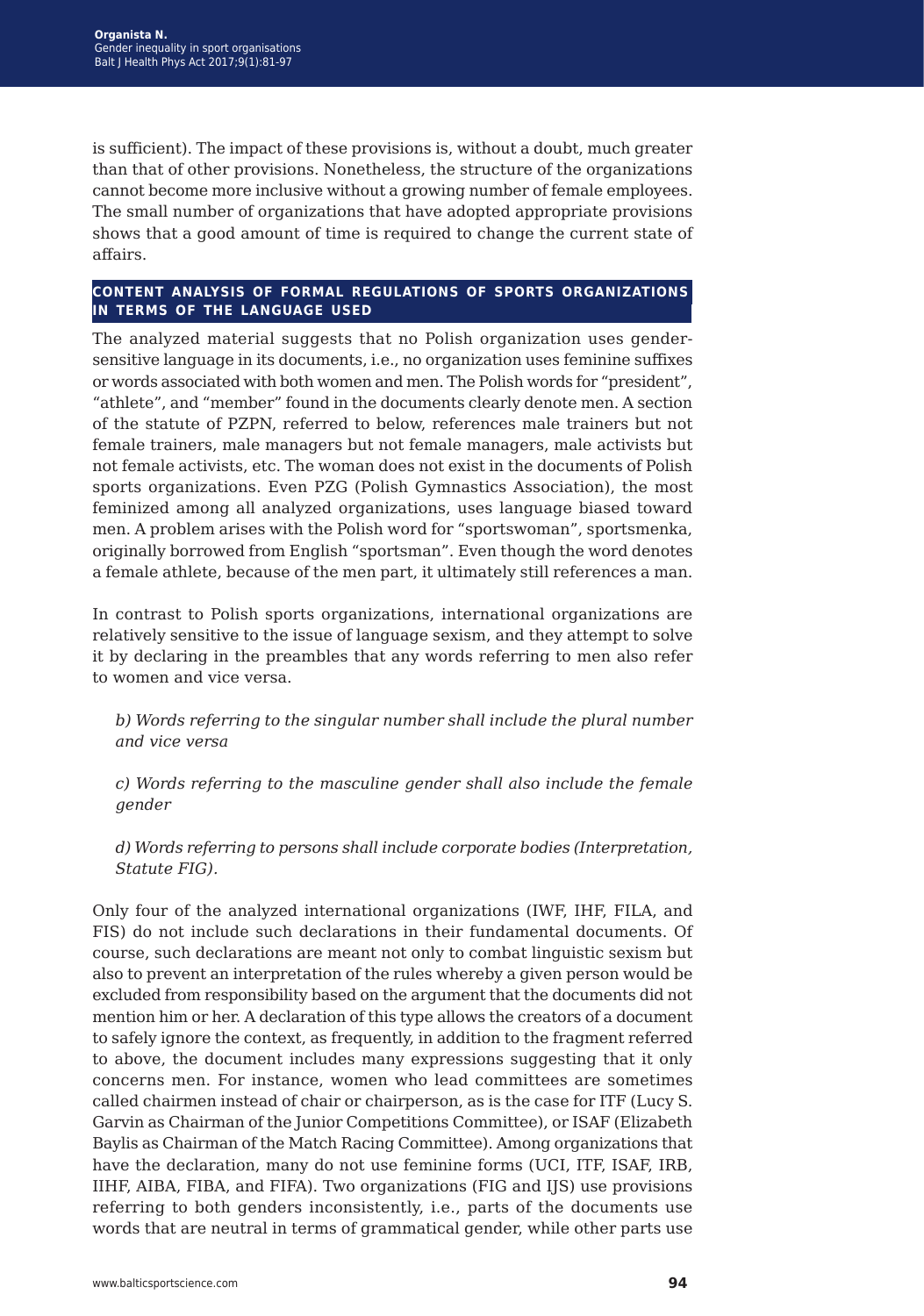words with the masculine gender. FILA and IWF do not have declarations that masculine words refer to women in their document. Instead, the organizations use words that refer to both genders. IAAF, FINA, and FIVB also consistently follow the rule of referring to both men and women in all their documents.

*C. Any accused person is entitled to his/her defense (Art. 30 – Principles of the Sports Justice, Constitution FILA).*

*Ensuring the occurrence of a particular incident, which the subject of a bet and for which he/she expects to receive or has received any reward (Art. 47 – Participants' betting activities, Constitution FILA).*

*C 22.5. A person may not serve on the DCRB if he or she has any other responsibilities for FINA (C 22. Doping Control Review Board (DCRB), Constitution FINA).*

The presented results indicate that the declaration in the preambles to documents that all masculine words also refer to women does not mean that the main parts of the documents also encompass women. Thus, such a declaration may cause more harm than good in terms of combating linguistic sexism and establishing women in the language, as it may, in some cases, be used to avoid changing texts that create associations specifically with men, and instead to provide a line of defense in the form of a single clause about grammatical genders referring to both men and women.

Analysis of the documents of British sports organizations concerning the use of feminine words brings similar results. Thirteen organizations include the entry that the masculine forms of words also denote women, and only five organizations consistently follow the rule of referring to both genders (BJ, BVE, EH, BIH, LTA). Two of these five organizations do not have provisions on the reversibility of the grammatical gender. Other organizations have created documents that use masculine forms, taking no care to refer also to women.

*In the case of an equality of votes, the chair of the meeting shall be entitled to a casting vote in addition to any other vote he or she may have (21. Decision-making at Executive Board meetings, Articles Of Association Of English Volleyball Association Limited).*

## **conclusions**

Against international sports organizations, Polish organizations do not recognize the issue of discrimination against women's sports, nor do they implement any appropriate equality policy. Analysis of the documents showed that Polish sports organizations are negligent in terms of combating gender discrimination in sports and the marginalization of women within the organizations. Only the statutes of three organizations (PZB, PZHL, and PZPN) include provisions prohibiting gender discrimination, and only two organizations declare their willingness to promote the development of women's sports. Apart from these cases, the documents do not guarantee positions or quotas for women within the management bodies of the organizations. The language of the documents refers exclusively to men, which may be considered a symptom of linguistic sexism. The lack of any attempts to change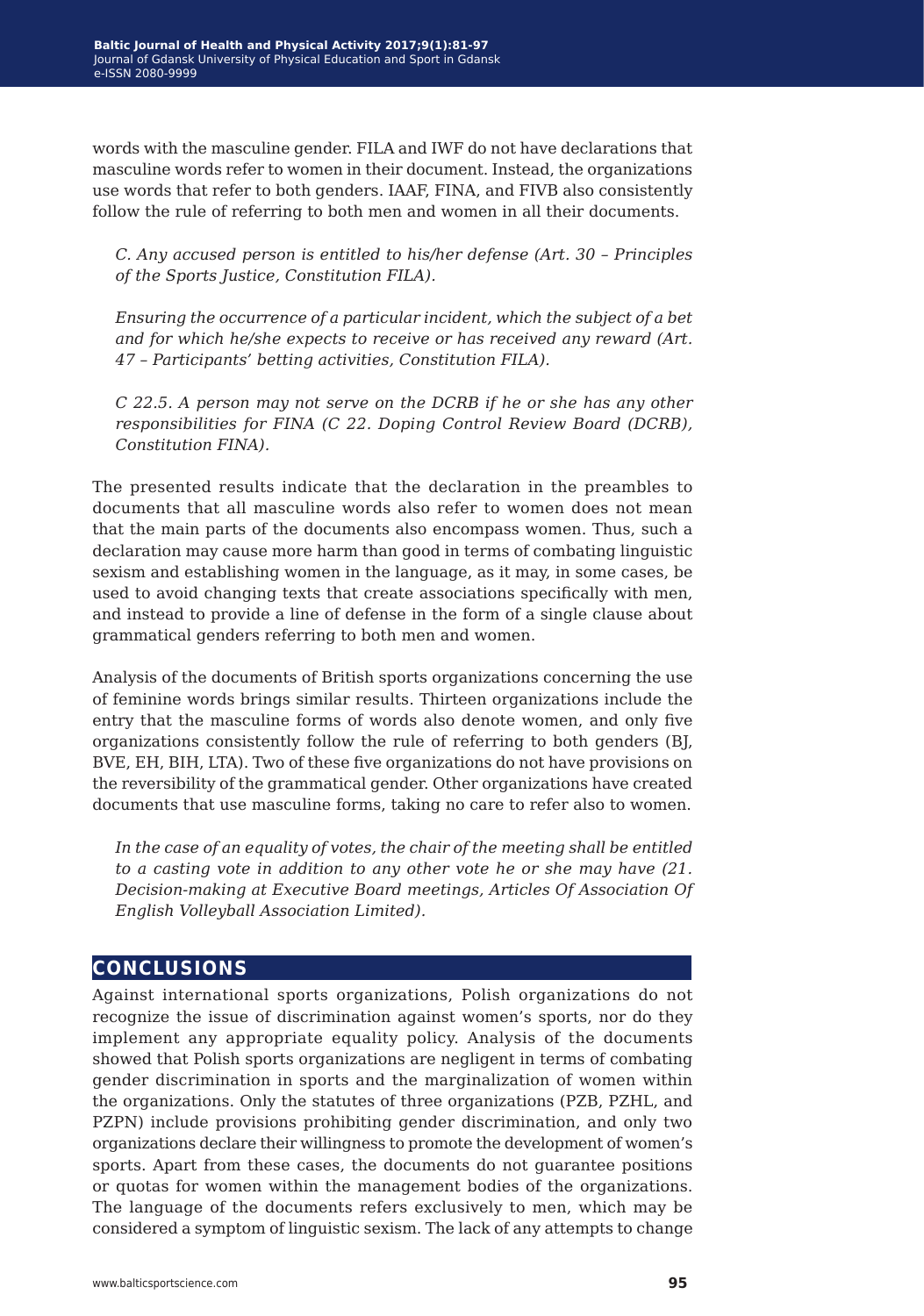the current state of affairs prevents the situation of women in Polish sports organizations from improving. The presented data indicate that in order for this state of affairs to improve, the issue of discrimination must be recognized. Complying with the current situation of women is unacceptable. The official documents of British and international organizations emphasize equality and neutrality in their preambles, which shows that the organizations find these values important. The regulations of Polish organizations describe technical matters and refereeing rules. There are no codes of ethics that would indicate the desired behavior and accepted values.

Analysis of official documents in international sports organizations of sports organizations also showed a much greater recognition of issues related to gender equality and the absence of women in managerial positions. The analyzed organizations emphasized the prohibition against gender discrimination, and some of them declared their willingness to support women's sports. Being aware that the current and past social environment has affected the development of women's sports, some organizations include provisions guaranteeing positions for women in key managerial bodies in their documents. Provisions of the latter type are an especially good example of positive action aimed at reducing the disproportion between the number of women and men employed in sports organizations.

Analysis of British organizations yielded contrasting results. The documents of these organizations devote the most attention to prohibitions against gender discrimination. Separate equality policies have been created that define discrimination and list its symptoms, rather than only single provisions in the key documents of a given organization. Furthermore, the organizations publish strategies for combating discrimination and increasing the number of women in sports and sports organizations. This indicates that the organizations are aware of the presence of gender inequality in sports and sports organizations and that gender inequality is an undesirable phenomenon. In contrast to international organizations, most British organizations do not pay due attention to using language in their official documents that would also recognize women. Only one organization (BIH) guarantees positions for women.

#### **references**

- [1] Pfister G. Women in Sport Gender Relations and Future Perspectives. Sport in Society: Cultures, Commerce, Media, Politics.2010;13(2): 234-248.
- [2] Kay T. Women, sport and gender inequality. In: Houlihan B, editor. Sport and society. A student introduction. London: Sage Publications; 2003, 130-155.
- [3] Messner M, Dworkin S. Just do what? Sport, Bodies, Gender. In: Scraton S, Flintoff A, editors. Sport and Gender. A Reader. New York: Routledge Taylor and Francis Group; 2002, 17-29.
- [4] Whitson D. Sport in the social construction of masculinity In: Messner M, Sabo D, editors. Sport, men and the gender order. Champaign:Human Kinetics; 1989, 19-30.
- [5] Connell R. Messerschmidt J. Hegemonic Masculinity: Rethinking the Concept. Gender Soc. 2000;19(6): 829-859.
- [6] Connell R. A thousand miles from kind: Men, masculinities and modern institutions. J Men's Stud. 2008;16(3):237-252.
- [7] Hall A. The Discourse of Gender and Sport: From Femininity to Feminism. In: Scraton S, Flintoff A, editors. Sport and Gender. A Reader, New York: Routledge Taylor and Francis Group; 2002: 6-16.
- [8] Kim J. Gender inequality in the U.S Labor Market: evidence from the 2000 Census. In: Karsten M, editor. Gender, race and ethnicity in the workplace. Issues and challenges for today's organizations, V.(1), Westport: Praeger Publishers; 2006, 269-290.
- [9] Kimmel M, Aronson A. The gendered society reader. New York: Oxford University Press; 2004.
- [10] Acker J. Hierarchies, jobs, bodies. A theory of gendered organizations. Gender Soc. 1990;(2):139-158.